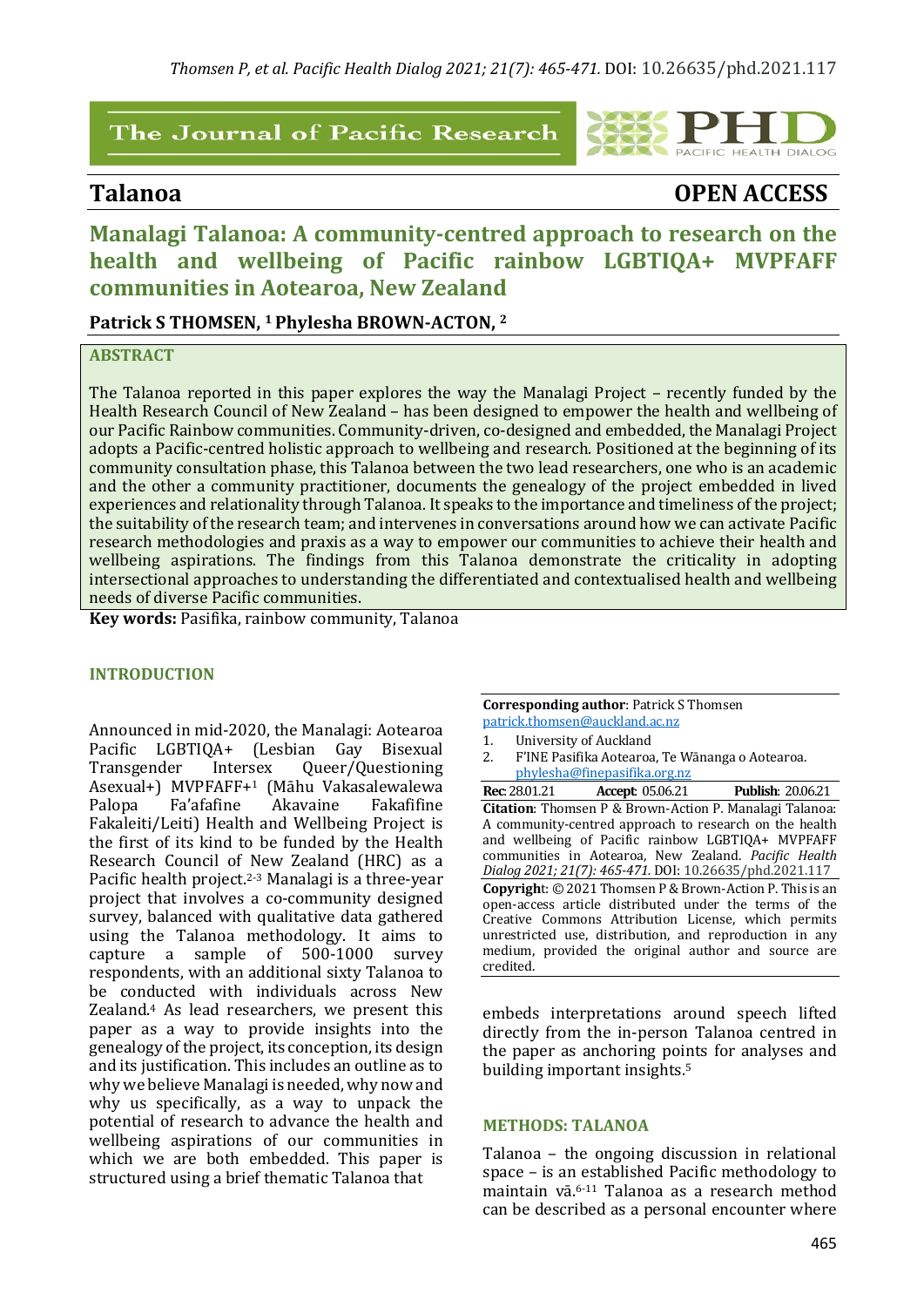people story their issues, their realities and their aspirations.<sup>12</sup> It is guided by rules of relationship building and kinship, where participants actively probe, challenge and add their own opinion and stories to the discussion.<sup>13-14</sup> As Linda Tuhiwai-Smith notes, Indigenous knowledge takes a myriad of forms, including community storying and storytelling, which both recounts existing genealogies and produces new ones.15 Our methodology was executed through a Talanoa between the principal investigator (PI), an academic based at the University of Auckland, with a key associate investigator who is a renowned community practitioner, activist and scholar in their own right. These two varied perspectives and standpoints bring together key elements of Pacific research that emphasises the need to connect research praxis with community embeddedness and knowledge.<sup>5</sup>

Both investigators are members of communities impacted by the Manalagi Project as a Sāmoan gay man and fakafifine, trans woman of Niuean heritage. The following thematic Talanoa argues that the Manalagi Project attempts to fill an essential gap that exists in our knowledge bank on the determinants of positive health and wellbeing outcomes for our communities. This relates to intersecting forms of stigma and discrimination that coalesce in not only the bodies of Pacific Rainbow LGBTIOA+ MVPFAFF+ communities, but can be traced through the narratives of the lead researchers, whose livedexperiences were crucial to the formation, design and potential success of the Manalagi Project.

#### **CRITICALITY OF AN INTERSECTIONAL APPROACH TO PACIFIC RAINBOW HEALTH RESEARCH**

*"I think what's key in all settings, be it health, justice, education etc. - for our communities – is understanding how factors that impact access to services for us often first and foremost come*  down to trust. As a result of previously experiencing multiple forms of intersecting discrimination - whether based on sexuality. *gender identity, gender expression, ethnicity, economic status etc. - affect the simple things for* us. Even walking through a door at a medical *centre to ask for help can be a difficult activity. Our past experiences teach us that people don't want to help us or automatically judge us from our appearance. Something as simple as the opening hours of clinics then becomes an issue. Some trans women I speak to do not want to go out during the day in public where their safety is at risk. Yet, we do not have any after-hours clinics in New Zealand anymore beside emergency rooms in hospitals."* 

For trans communities, transphobia harms their ability to seek out appropriate healthcare, and when they do, very often gender-affirming services are either too expensive or not offered at all.<sup>16</sup> For Pacific trans women then, as an example, Kimberlé Crenshaw's articulation of intersectionality<sup>17</sup> compels us to examine how this experience could be even more fraught when transphobia, heterosexism and racism collide. In the Counting Ourselves survey, 67% of trans, non-binary LGBTIQA+ as respondents, reported feeling unsafe in public.<sup>16</sup> In this excerpt from our Talanoa, a quotidian experience of visiting a medical centre to ask for help is storied and complicated by varying levels of trust in healthcare service providers.

This suggests that for many in Pacific communities, the departure point in an experience with our health system begins in the relational. Parts of our communities are not likely to seek out healthcare treatment without trust in health services, which is welldocumented in public health literature when it comes to marginalised groups.18 Why intersectionality is helpful here is that it is attentive to suspicions of how experiencing discriminatory healthcare connects directly to notions of physical safety before cultural safety can even be discussed. This necessitates more nuance in speaking about the racialised and socioeconomic factors that impact health and wellbeing for our communities.

### BROADENING OUR UNDERSTANDING OF **ACCESS AND IMPACT FACTORS**

*"Many trans people don't want to go out in the middle of the day where they receive* harsh, negative comments about being trans *if they're not immediately passing. But if you are going to get a hip replacement, no matter* what age you are, you get offered a *taxi* to go to your appointment, so that *process is very anonymous. Whereas for a lot of trans people without access to their own transport, they have to use public transport. We know trans people are*  discriminated against in the workplace, (so *are Pacific people) which makes it difficult for them to earn a meaningful income that will allow them to buy a reliable car. That means that it makes them more unlikely to want to go to the healthcare provider if they have to use a bus as you stand at a bus stop exposed to the whole world where you never know if someone's going to shout something horrible at you. I know many trans people that have to catch trains in particular who experience abuse and feel unsafe as it's a*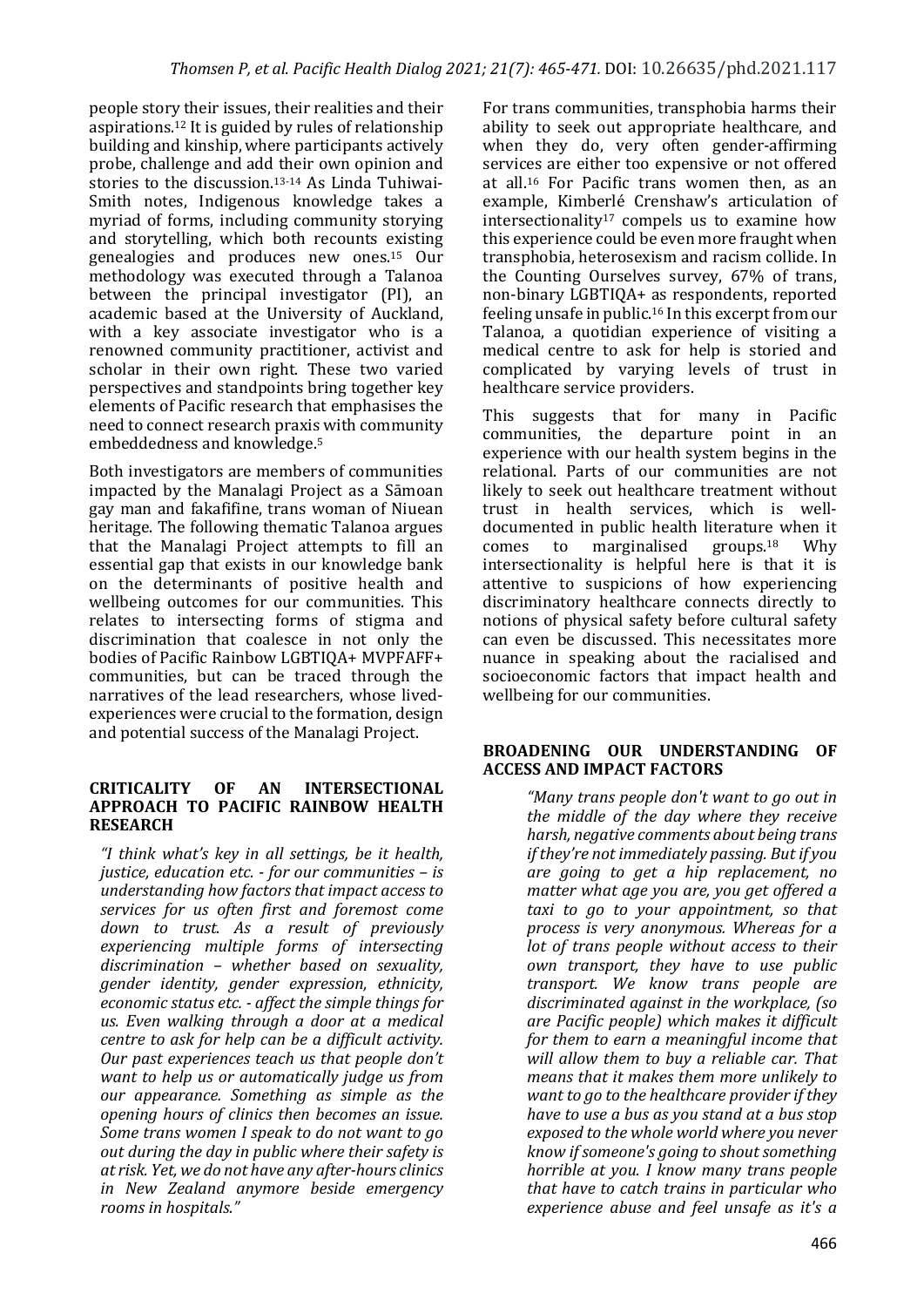*mode of transport where there's no one* there to intervene. Relatedly, 8/10 clients I *work with are going to get paid on a Wednesday, and then money's gone by Thursday because of bills, rent and food. So, if* your appointment is on Friday, or the *following Monday or Tuesday, you know in your* head that you're not going to get to *your appointment, because you're not going to get paid again until Wednesday."*

Through lived experience, a gap is identified that relates to how we understand access and interventions based on one's physical condition. A person who is likely to have mobility issues after a procedure such as hip surgery is recognised as needing assistance, yet the issue of safety for trans communities in particular is not well integrated. A cost-benefit analysis may need to be carried out on whether it could be more<br>efficient to support trans communities' efficient to support trans transportation assistance over the cost to the system that cancelled appointments carry and the opportunity cost of not intervening early into health issues Pacific trans communities may be facing. Further, quality of life is considered an important indicator of wellbeing and this shift in thinking has been reflected in the Wellbeing Budget adopted by the Ardern government.<sup>19</sup> The Manalagi Project will need to be attentive to understanding whether our communities can even get to a healthcare service, before we can even consider capturing what their experience with a healthcare provider is.

Broadening our understanding of access also plays out in the way we understand the impacts<br>of employment discrimination. Counting of employment discrimination. Counting Ourselves demonstrated that trans communities in New Zealand face harsh barriers when searching for work.<sup>16</sup> This is replicated for Pacific communities as well, where we know in New Zealand racism impacts health outcomes negatively for Māori and Pacific communities.<sup>20-</sup>  $21$  This excerpt demonstrates the intersectional criticality of this point, as limited means for many Manalagi impacted communities is already correlated with workplace discrimination. There is also a suspicion here that something as simple as timing when appointments are scheduled can impact the likelihood of members of our communities showing up to appointments.<sup>22</sup> When we take both factors into account, for Pacific, trans and other Manalagi impacted communities and individuals, the chances of receiving and accessing appropriate care that gives them the best opportunity for their health and wellbeing to thrive, becomes lower.

#### RELATIONALITY, CO-COMMUNITY **EMBEDDEDNESS** AND CO-DESIGN: **IMPLEMENTING AN INTERSECTIONAL APPROACH TO PACIFIC RAINBOW RESEARCH**

"What I love about Manalagi is that it speaks to pride and respecting the dignity of our *communities.* To the point of co-design, one *thing that's unique about Manalagi is that it is led by members of our Manalagi impacted communities across the board from across* the *board* from *conception, design, consultation and implementation.* This is vital. Surveys are *often extractive; members of our communities*  are bringing our stories of trauma to bear on *the design of this project. People trust us, you* and I have genealogical connections to many *people within Manalagi impacted communities. The fact you designed the proposal as exactly that: co-designed with a commitment* to *involve* the *community*, placing them at the heart of the project, speaks volumes in not only the values that informs Manalagi, but its potential success for our communities. Our people will tell us if we're off the mark. They'll tell us because they *know us. And it was my own long-standing connection with you and your family that got me excited about this project, knowing the* energy and spirit your work brings to the *mana of our communities meant I was willing to jump on-board."*

Pacific worldviews and research ethics emphasise the idea of relational connections as the foundational basis of not just social and kinship activities but also knowledge generation.<sup>23</sup> We argue through this excerpt that the concept of relationality must be understood in a meaningful and grounded way when conducting Pacific research. The idea of relationality, where individuals are positioned in a myriad of genealogical and social relationships as the foundation for notions of understanding the self as a relational being<sup>24</sup> has long been discussed by Pacific Studies scholars in a variety of critical ways and settings to illustrate the interconnectedness of Pacific communities, cultures and peoples.<sup>25</sup>

In the Manalagi context, there are two key routes in which these concepts are being enacted. The first speaks to involving communities in ways that acknowledge that our people live in relational realities that necessitate a broader examination of social determinants to health outcomes that incorporates this worldview. This means approaching community, identity, church and familial institutions as integral to wellbeing for Pacific communities<sup>26</sup> that may not be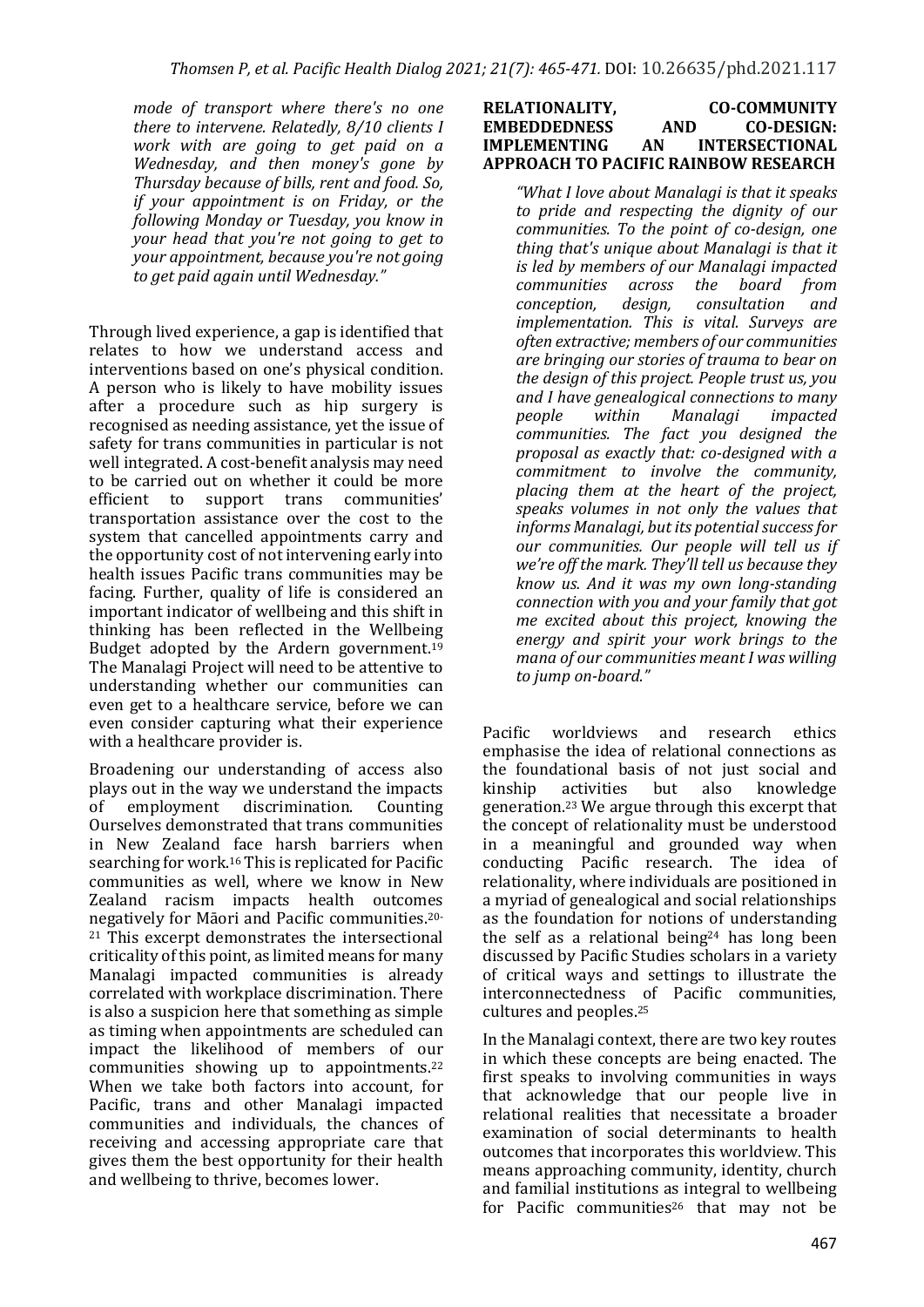immediately apparent for Rainbow populations in general. The second is through activation of the research team who are positioned appropriately to be able to conduct the research. For the research team, mutual trust and respect between the community practitioner and an academic as PI, was based on relational connections established from within the communities Manalagi aims to serve.<sup>27</sup> This is important, we argue that no matter how wellintentioned, the optics of community legitimacy in research that seeks to understand experiences of the marginalised is crucial to the success of research that impacts our communities.

The Manalagi Project has two major forms of data gathering planned. Aside from the co-community designed survey, roughly a year-long individual Talanoa series will span the length of the country in attempting to capture the lived experiences of communities covered by Manalagi in qualitative form. Our lived experience teaches us that some of the stories that many members impacted by the work of the project will share, are likely to be laced with trauma. This increases the criticality of the positionality of the researchers in being entrusted with these stories and urges them to treat narratives as taonga connected to genealogies embodied in the spirit and mana of participants. This level of trust and legitimacy for the lead researchers can only be bestowed by the community and epistemologies of the academy are inadequate here to capture all the nuances that exist in this context.

#### **COMPLICATING THE RAINBOW - MANALAGI'S MANA-FOCUSED APPROACH TO PACIFIC HEALTH RESEARCH IN NEW ZEALAND**

*"One of the hardest things with this project was actually finding a name for it. When I initially sent in the proposal, I just left in the Sāmoan word for rainbow, (nuanua) as a*  placeholder as I went through the process of *searching for the right term. Finding an inclusive term that doesn't encourage*  different *identity points to be in disharmony* with each other was so difficult to negotiate. *Some members of our community connect more to LGBTIQA+, some detest it. Some cannot stand the term queer.* Some dislike *the history of the rainbow being appropriated by the LGBT movement. I think* for me it was important to try and find *a term which took us away from those*  divisions as the starting point of the *research. Rather, choosing to leverage what we're talking about here in reference to holistic* views of health and wellbeing. That *means focus should be on acknowledging* 

*everyone in our communities has intrinsic mana that is sanctioned from beyond this realm.* It is sanctioned by the heavens, the *lagi/langi/rangi and is embodied in all of us. This is a strength-based approach and I argue that we all have a responsibility to* uphold the mana of all who are part of wider *Pacific communities. This reframing is key* to the research approach as it allows us to *hold differences in respectful ways through the tensions that exist in relationality with* each other. That's how I settled on Manalagi and I'm glad to know that as a concept, it's something that you could relate to and *understood immediately when I explained it to you."*

Colloquially and crucially for health researchers, non-normative gender and sexualities that have coalesced under acronyms such as LGBTIQA+ and the Pacific-specific mnemonic MVPFAFF+28 have come to be framed as an alphabet soup with a dizzying array of diversity within them.<sup>29</sup> Some argue that this alphabet soup can have the impact of reducing the legitimacy and practicality of claims to reform offered by many researchers who are embedded within this space.<sup>30-31</sup> For the Manalagi Project, this was clearly an important determining factor in not only design as a Pacific health and wellbeing project, but also in the way it was to be named. Naming practices in many different Pacific cultures are vital in illustrating the connection of individuals and organisations to wider genealogies within villages, communities and generations.<sup>32</sup> In this excerpt, we can see that the lead researchers leaned into Pacific concepts to overcome the gaps associated with an alphabet soup by creating a term that combined two Pan-Polynesian concepts, mana (spiritual authority) and lagi (Samoan spelling of the heavens and skies) to redirect the focus to holistic ideas of wellbeing tied to the spirit of individuals.

#### **CONCLUSION: CHARTING OUR OWN RESEARCH COURSE FOR MANALAGI IMPACTED COMMUNITIES**

*"It's the sacred aspect in encouraging pride in ourselves for me. The pointing upwards, bringing the heavens into our horizon. It means* this project is being guided by a vision. *I* love the fact that it is built in *relation to the heavens and is connected to the stars because it draws in navigation, an important knowledge and technology of our ancestors.* This is a journey, a path and *builds forward momentum, it is inclusive.*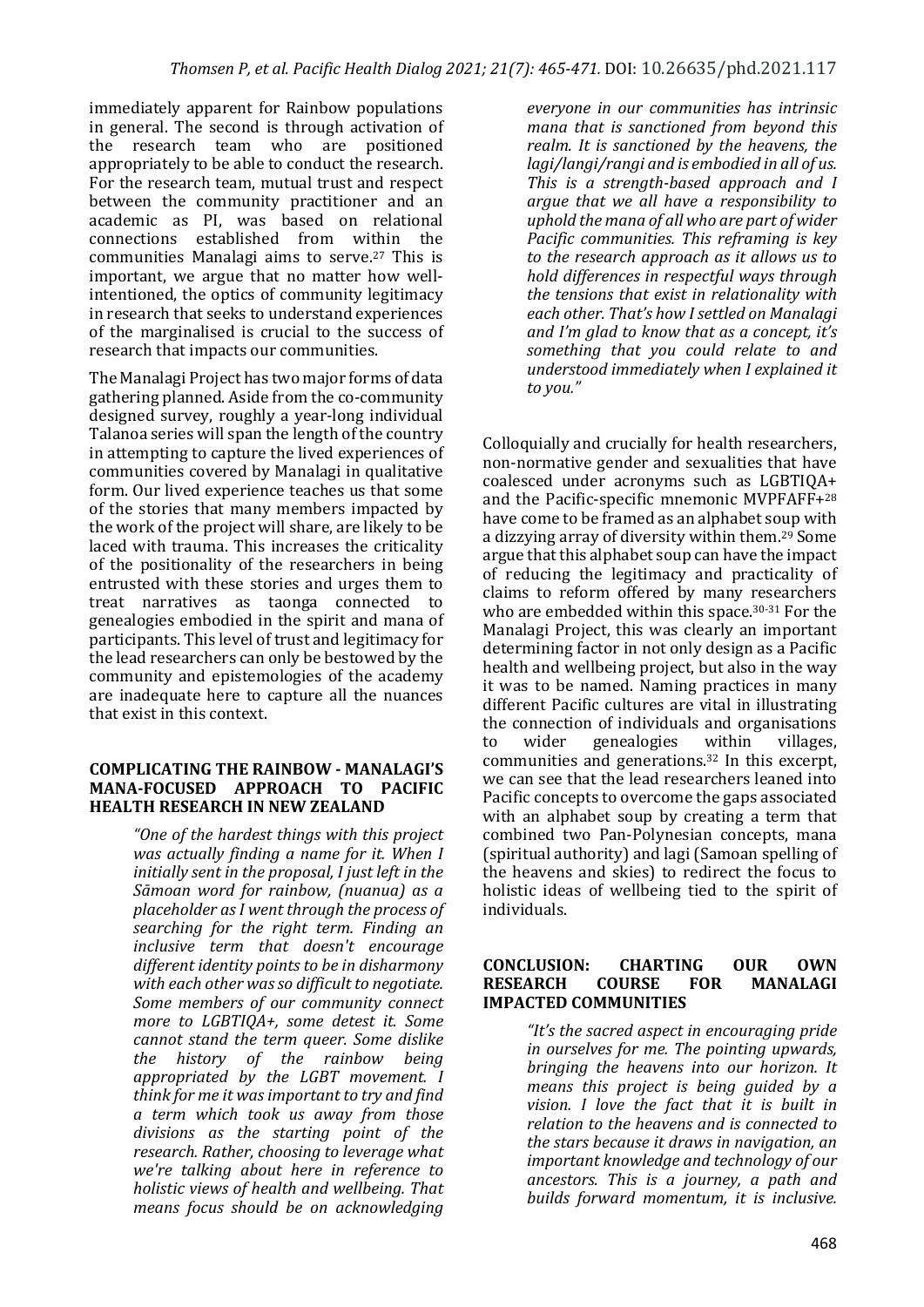The rainbow has a different context in *Pacific* worlds. In Niue it's the symbol of our *most revered and ancient god Tupua Tangaloa and Niueans believed that if you looked into the rainbow it would bring on* bad omens. For Samoans, it's used as the symbol for the disability community and *Hawai'i uses it as its symbol as the Rainbow State* – *there's a bit of history there that our uncritical use of the term means that we*  can't always bring each other together *through this symbol. The Manalagi Project is about creating our own pathway through* research that empowers our communities to be whoever they want to be."

To conclude this brief thematic Talanoa, we wish to end with this excerpt that encapsulates the essence of the project. We are not foolhardy and green enough to claim that what we are doing is completely new. Data on Rainbow, LGBTIQA+ MVPFAFF and Pacific communities can be extracted tangentially from other studies, which have been mentioned here. Data can additionally be extracted from international studies including the UNAIDS Gap report in 2014 which focused on those being left behind in the global effort to end the public health threat of AIDS.<sup>33</sup> Comparative conclusions around access to health care were made by the Asia Pacific Transgender Network in 2017 which gathered data from  $15$  countries.<sup>34</sup> While useful, these studies are not embedded in the unique Aotearoa diasporic context, necessitating the need for a project like this. Furthermore, Manalagi is unique in that it asks crucially: when we place our communities at the centre of our work, what specific and contextual insights/nuances are there, and how can we best leverage this to improve the lives of Pacific communities?

What we know and have articulated here as researchers connects to the experiences and knowledges that exist within our communities, thus, we are not the first to speak of the criticality of a project such as this. What we *do* advance here is a commitment to finding better ways to do this research that centres the communities that are most impacted by the Manalagi Project's remit. Further, we are committed to helping our communities write, chart and build their own path. No one knows what they need more than the communities and individuals who create and sustain these spaces of relationality.

This final excerpt demonstrates the urgency of being able to map out what the Pacific-specific, Aotearoa-situated LGBTIQA+ MVPFAFF agenda and futurity may look like. The rainbow that shines over non-normative sexual and gender

realities does not necessarily stretch to cover our Moana-Oceania region in ways that make contextual sense. Thus, our goal as researchers through the Manalagi Project, is also to create a scholarly infrastructure that shifts, centres and generates Pacific research for our communities that respects and enhances the mana of all, in pursuing optimal health and wellbeing outcomes for all Pacific peoples in Aotearoa.

**Funding:** The Manalagi Project is funded by the Health Research Council (HRC) of New Zealand, this talanoa and all publications associated with the project is made possible through the financial support of the HRC.

Author Involvement: PT facilitated the Talanoa and led the shaping of the writing of the article, methods used, concept, data acquisition, analysis and interpretation. PBA participated actively in the Talanoa, providing data, made meaningful contributions to the framing of discussion, concepts used, data acquisition and provided support around interpretations and final shape of the article. Both gave final approval and agree to be accountable for all aspects of this work.

## **REFERENCES**

- 1. Phylesha Brown-Acton P and Peteru C. Strengthening solutions for Pasefika Rainbow keynote speech presented at GPS 2.0: Growing Pacific solutions for our communities national Pacific conference, Auckland New Zealand. [Available from: https://www.leva.co.nz/uploads/files/reso urces/strengthening-solutions-forpasefika-rainbow.pdf accessed 19 January 2021].
- 2. Thomsen P. 2020. We're part of New Zealand's Pacific story. E-Tangata [Available from: https://etangata.co.nz/reflections/were-part-ofnew-zealands-pacific-story/ accessed 20 December 2020].
- 3. New health project for New Zealand's diverse Pacific Rainbow community. Samoa Observer [Available from: https://www.samoaobserver.ws/category/ article/63989 accessed 20 December 2020].
- 4. Manalagi: Aotearoa Pacific Rainbow/Queer/LGBTIQA+ MVPFAFF Health and Wellbeing Project. Health Research Council of New Zealand [Available from:

https://hrc.govt.nz/resources/research-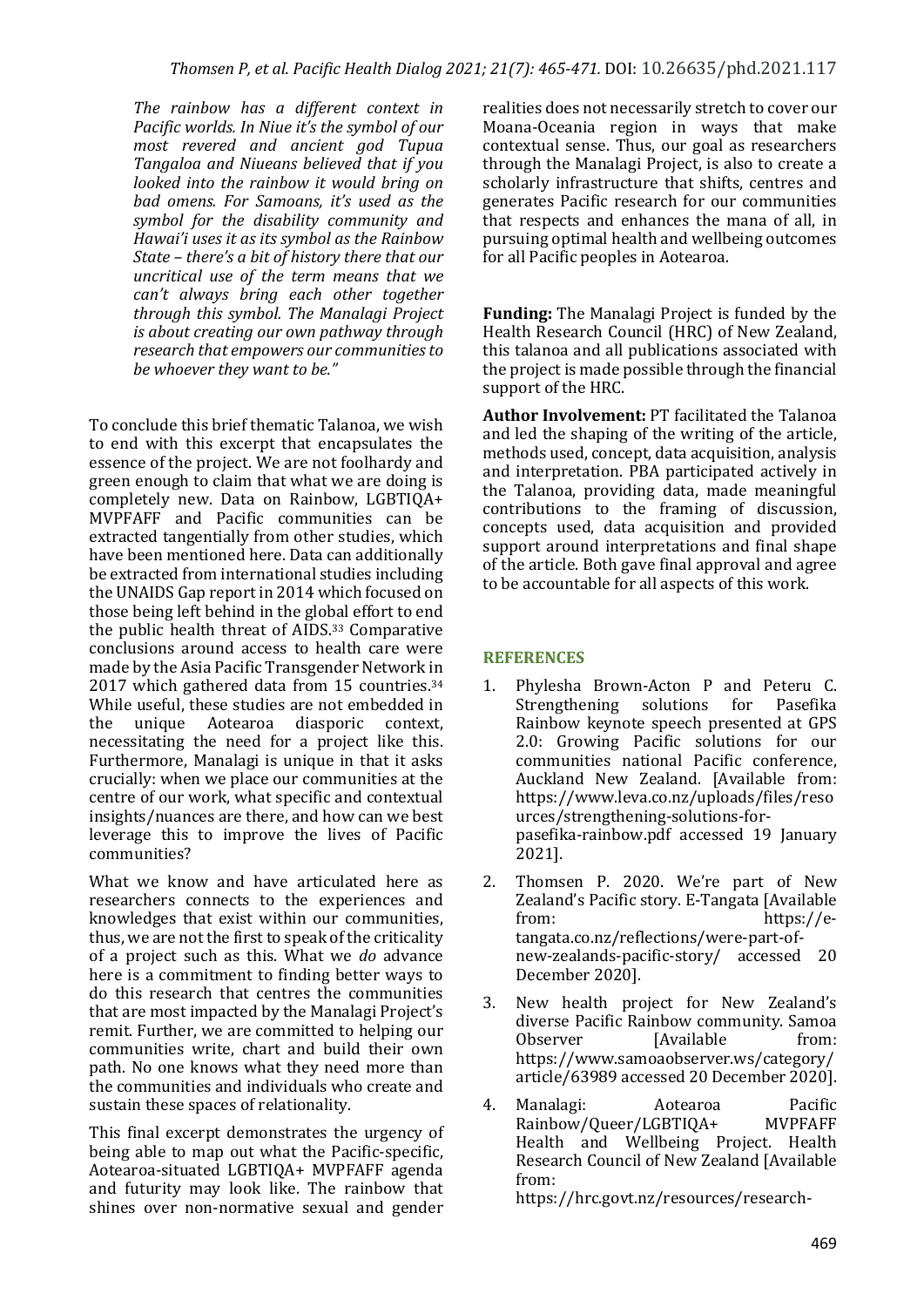repository/manalagi-aotearoa-pacificrainbowqueerlgbtiqa-mvpfaff-health-and accessed 20 December 2020].

- 5. Thomsen PS. Transnational interest convergence and global Korea at the edge of race and queer experiences: A Talanoa with gay men in Seoul. Du Bois Review: Social Science Research on Race 2020: 1-18. DOI: 10.1017/S1742058X20000247
- 6. Anae M. Teu Le Va: Samoan relational ethics. Knowledge Cultures 2016; 4(3):117–30 [Available from: https://go-galecom.ezproxy.auckland.ac.nz/ps/i.do?p=AO NE&u=learn&id=GALE%7CA458164605&v =2.1&it=r].
- 7. Thomsen PS. Coming-out in the intersections: Examining relationality in how Korean gay men in Seattle navigate church, culture and family through a Pacific lens. Journal of Homosexuality 2019; 1-22. DOI: 10.1080/00918369.2019.1695423
- 8. Ka'ili TO. Tauhi va: Nurturing Tongan sociospatial ties in Maui and beyond. The Contemporary Pacific 2005; 17(1):83-114. DOI: 10.1353/cp.2005.0017.
- 9. Farrelly T, Nabobo-Baba U. Talanoa as empathic apprenticeship. Asia Pacific Viewpoint 2014; 55(3):319-30. DOI:10.1111/apv.12060
- 10. Fa'avae D, Jones A, Manu'atu L. Talanoa'i 'A e Talanoa—talking about Talanoa: Some<br>
dilemmas of a novice researcher. dilemmas of a novice researcher. AlterNative: An International Journal of Indigenous Peoples 2016; 12(2):138–50. DOI: 10.20507/AlterNative.2016.12.2.3
- 11. Naepi S. Pacific Research Methodologies. In: Oxford Research Encyclopedia of Education. Oxford University Press; 2020 [Available from: https://oxfordre.com/education/view/10.1 093/acrefore/9780190264093.001.0001/a crefore-9780190264093-e-566]
- 12. [12] Vaioleti TM. Talanoa: Differentiating the Talanoa research, methodology from phenomenology, narrative, kaupapa Māori and feminist methodologies. Te Reo 2013; (56):191–212.
- 13. [13] Thomsen P. Leenen-Young M. Naepi S. Müller K, Manuela S, Sisifa S, Baice, T. In our own words: Pacific Early Career Academics (PECA) and Pacific knowledges in higher education pedagogical praxis. Higher Education Research & Development 2021; 40(1):49–62. DOI: 10.1080/07294360.2020.1852188
- 14. Vaioleti TM. Talanoa research methodology: A developing position on Pacific research. Waikato Journal of Education 2006; (12): 21-34. DOI: 10.15663/wje.v12i1.296
- 15. Counting Ourselves Aotearoa New Zealand Trans and Non-binary Health Survey [Available from: https://countingourselves.nz/ accessed 14 Jan 2021].
- 16. Crenshaw K. Demarginalizing the intersection of race and sex: A Black feminist critique of antidiscrimination doctrine, feminist theory and antiracist policies. The University of Chicago Legal Forum 1989; (1):139–67.
- 17. Fa'alogo Lilo C. Barriers and Supports Pacific People Experience In Using Mental Health Services [Thesis] 2012 [Available from: https://researchspace.auckland.ac.nz/hand le/2292/20266 accessed 20 December 2020].
- 18. Mintrom M. New Zealand's wellbeing budget invests in population health. The Milbank Quarterly 2019; 97(4):893–896. DOI: 10.2307/45237115.
- 19. Harris R, Tobias M, Jeffreys M, Waldegrave K, Karlsen S, Nazroo J. Racism and health: The relationship between experience of racial discrimination and health in New Zealand. Social Science & Medicine 2006; 63(6):1428–41. DOI: 10.1016/j.socscimed.2006.04.009
- 20. [20] Health and Disability System Review. Health and Disability System Review - Final Report - Purongo Whakamutunga [Available from: https://systemreview.health.govt.nz/finalreport/download-the-final-report/ accessed 20 January 2021].
- 21. Southwick M, Kenealy T, Ryan D, Pacific Perspectives. Primary care for Pacific people: a Pacific and health systems approach : report to the Health Research Council and the Ministry of Health [Available from: https://www.health.govt.nz/system/files/d ocuments/publications/primary-carepacific-people-pacific-health-systemsapproach.pdf].
- 22. Koya CF. Rethinking research as relational space in the Pacific pedagogy and praxis. In: Vaai U, Casimira A, editors. Relational Hermeneutics: Decolonisation and the Pacific Itulagi. . Suva, Fiji: The University of the South Pacific  $&$  the Pacific Theological